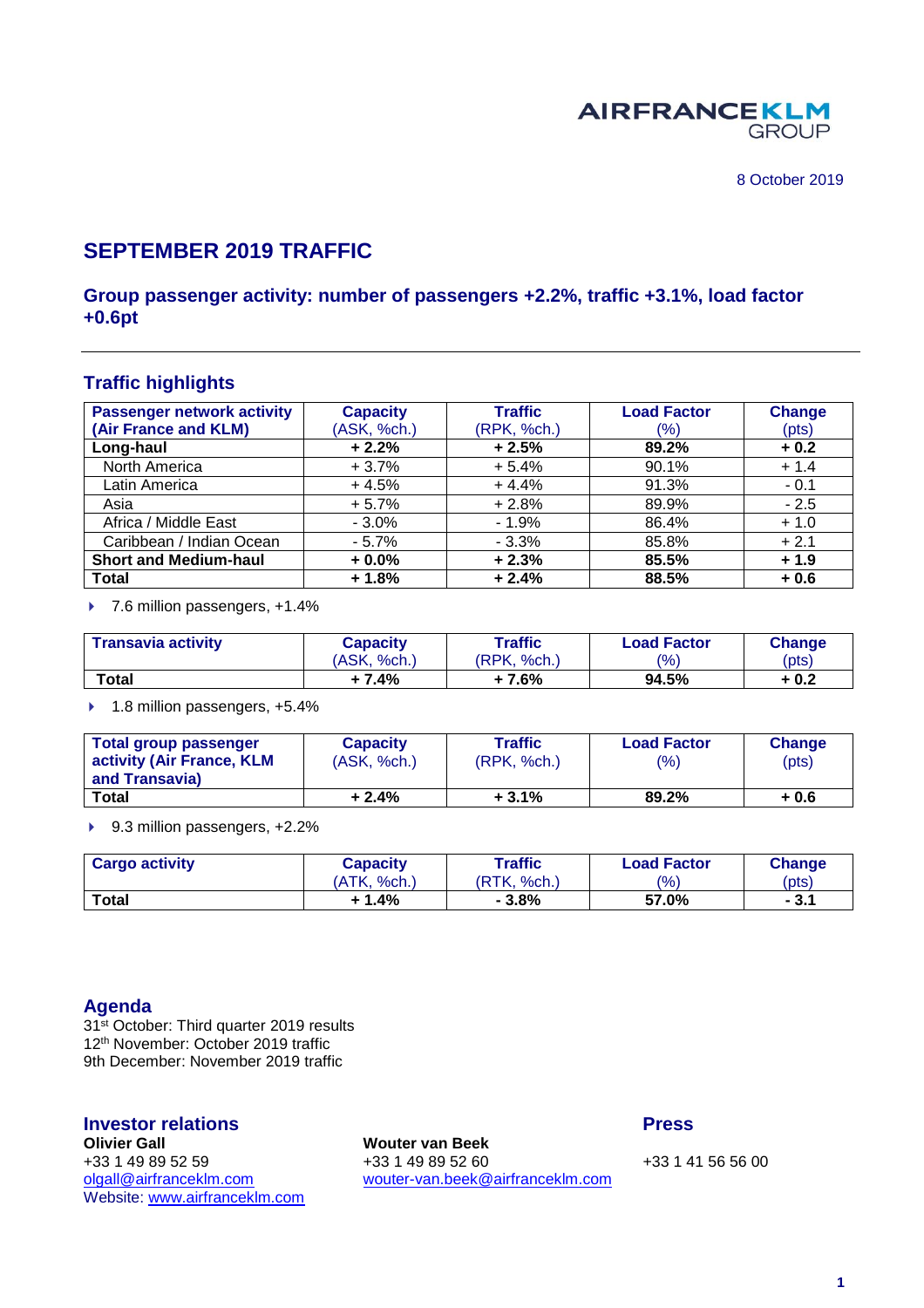#### **STATISTICS**

#### **Passenger network activity\***

|                                   |        | September |           |         | Year to date |           |
|-----------------------------------|--------|-----------|-----------|---------|--------------|-----------|
| Total Passenger network*          | 2019   | 2018      | Variation | 2019    | 2018         | Variation |
| Passengers carried ('000s)        | 7,573  | 7,466     | 1.4%      | 66,278  | 64,509       | 2.7%      |
| Revenue pax-kilometers (m RPK)    | 22,316 | 21,783    | 2.4%      | 198,558 | 192,570      | 3.1%      |
| Available seat-kilometers (m ASK) | 25,230 | 24,794    | 1.8%      | 224,889 | 219,214      | 2.6%      |
| Load factor (%)                   | 88.5%  | 87.9%     | 0.6       | 88.3%   | 87.8%        | 0.4       |
| Long-haul                         |        |           |           |         |              |           |
| Passengers carried ('000s)        | 2,371  | 2,311     | 2.6%      | 21,288  | 20,684       | 2.9%      |
| Revenue pax-kilometers (m RPK)    | 17,886 | 17,452    | 2.5%      | 160,536 | 155,838      | 3.0%      |
| Available seat-kilometers (m ASK) | 20,047 | 19,612    | 2.2%      | 180,125 | 175,411      | 2.7%      |
| Load factor $(\%)$                | 89.2%  | 89.0%     | 0.2       | 89.1%   | 88.8%        | 0.3       |
| <b>North America</b>              |        |           |           |         |              |           |
| Passengers carried ('000s)        | 814    | 770       | 5.8%      | 6,686   | 6,312        | 5.9%      |
| Revenue pax-kilometers (m RPK)    | 5.762  | 5,469     | 5.4%      | 47,494  | 44.997       | 5.5%      |
| Available seat-kilometers (m ASK) | 6,396  | 6,166     | 3.7%      | 53,116  | 50,429       | 5.3%      |
| Load factor (%)                   | 90.1%  | 88.7%     | 1.4       | 89.4%   | 89.2%        | 0.2       |
| <b>Latin America</b>              |        |           |           |         |              |           |
| Passengers carried ('000s)        | 306    | 290       | 5.6%      | 2,729   | 2,561        | 6.6%      |
| Revenue pax-kilometers (m RPK)    | 2,910  | 2,789     | 4.4%      | 25,973  | 24,552       | 5.8%      |
| Available seat-kilometers (m ASK) | 3,188  | 3,051     | 4.5%      | 28,975  | 27,035       | 7.2%      |
| Load factor (%)                   | 91.3%  | 91.4%     | (0.1)     | 89.6%   | 90.8%        | (1.2)     |
| Asia / Pacific                    |        |           |           |         |              |           |
| Passengers carried ('000s)        | 551    | 533       | 3.2%      | 4,969   | 4,806        | 3.4%      |
| Revenue pax-kilometers (m RPK)    | 4,807  | 4,674     | 2.8%      | 43,399  | 42,098       | 3.1%      |
| Available seat-kilometers (m ASK) | 5,349  | 5,060     | 5.7%      | 47.734  | 46,367       | 2.9%      |
| Load factor (%)                   | 89.9%  | 92.4%     | (2.5)     | 90.9%   | 90.8%        | 0.1       |
| Africa / Middle East              |        |           |           |         |              |           |
| Passengers carried ('000s)        | 454    | 467       | (2.7%     | 4,089   | 4,181        | (2.2%)    |
| Revenue pax-kilometers (m RPK)    | 2,579  | 2,629     | (1.9%)    | 23,117  | 23,574       | (1.9%     |
| Available seat-kilometers (m ASK) | 2,984  | 3,077     | $(3.0\%)$ | 27,360  | 28,194       | $(3.0\%)$ |
| Load factor (%)                   | 86.4%  | 85.4%     | 1.0       | 84.5%   | 83.6%        | 0.9       |
| Caribbean / Indian Ocean          |        |           |           |         |              |           |
| Passengers carried ('000s)        | 246    | 251       | (2.2%)    | 2.815   | 2,825        | (0.3% )   |
| Revenue pax-kilometers (m RPK)    | 1,828  | 1,891     | (3.3%)    | 20,553  | 20,618       | (0.3%)    |
| Available seat-kilometers (m ASK) | 2,130  | 2,258     | (5.7%)    | 22,941  | 23,386       | (1.9%)    |
| Load factor (%)                   | 85.8%  | 83.7%     | 2.1       | 89.6%   | 88.2%        | 1.4       |
| <b>Short and Medium-haul</b>      |        |           |           |         |              |           |
| Passengers carried ('000s)        | 5,202  | 5,155     | 0.9%      | 44,990  | 43,825       | 2.7%      |
| Revenue pax-kilometers (m RPK)    | 4,430  | 4,331     | 2.3%      | 38,023  | 36,732       | 3.5%      |
| Available seat-kilometers (m ASK) | 5,183  | 5,182     | 0.0%      | 44,764  | 43,803       | 2.2%      |
| Load factor (%)                   | 85.5%  | 83.6%     | 1.9       | 84.9%   | 83.9%        | 1.1       |
| Air France and KLM                |        |           |           |         |              |           |

### **Transavia activity**

|                                   | <b>September</b> |       |           |        | Year to date |           |
|-----------------------------------|------------------|-------|-----------|--------|--------------|-----------|
| Transavia                         | 2019             | 2018  | Variation | 2019   | 2018         | Variation |
| Passengers carried ('000s)        | .767             | .676  | 5.4%      | 13.315 | 12.476       | 6.7%      |
| Revenue pax-kilometers (m RPK)    | 3.190            | 2.963 | 7.6%      | 24.239 | 22.193       | 9.2%      |
| Available seat-kilometers (m ASK) | 3.375            | 3.142 | 7.4%      | 26.227 | 24.033       | 9.1%      |
| Load factor (%)                   | 94.5%            | 94.3% | 0.2       | 92.4%  | 92.3%        | 0.1       |

#### **Total group passenger activity\*\***

|                                   | <b>September</b> |        |           |         | Year to date |           |
|-----------------------------------|------------------|--------|-----------|---------|--------------|-----------|
| Total group**                     | 2019             | 2018   | Variation | 2019    | 2018         | Variation |
| Passengers carried ('000s)        | 9.340            | 9.142  | 2.2%      | 79.593  | 76.985       | 3.4%      |
| Revenue pax-kilometers (m RPK)    | 25.506           | 24.747 | 3.1%      | 222.798 | 214.764      | 3.7%      |
| Available seat-kilometers (m ASK) | 28.605           | 27,937 | 2.4%      | 251.116 | 243.247      | 3.2%      |
| Load factor $(\%)$                | 89.2%            | 88.6%  | 0.6       | 88.7%   | 88.3%        | 0.4       |

Air France, KLM and Transavia

#### **Cargo activity**

|                            | <b>September</b> |       |           |        | Year to date |           |
|----------------------------|------------------|-------|-----------|--------|--------------|-----------|
| <b>Total Group</b>         | 2019             | 2018  | Variation | 2019   | 2018         | Variation |
| Revenue tonne-km (m RTK)   | 698              | 725   | $(3.8\%)$ | 6.259  | 6.335        | $.2\%$    |
| Available tonne-km (m ATK) | 1.225            | .208  | .4%       | 10.895 | 10.735       | .5%       |
| Load factor (%)            | 57.0%            | 60.1% | (3.1)     | 57.5%  | 59.0%        | (1.6)     |